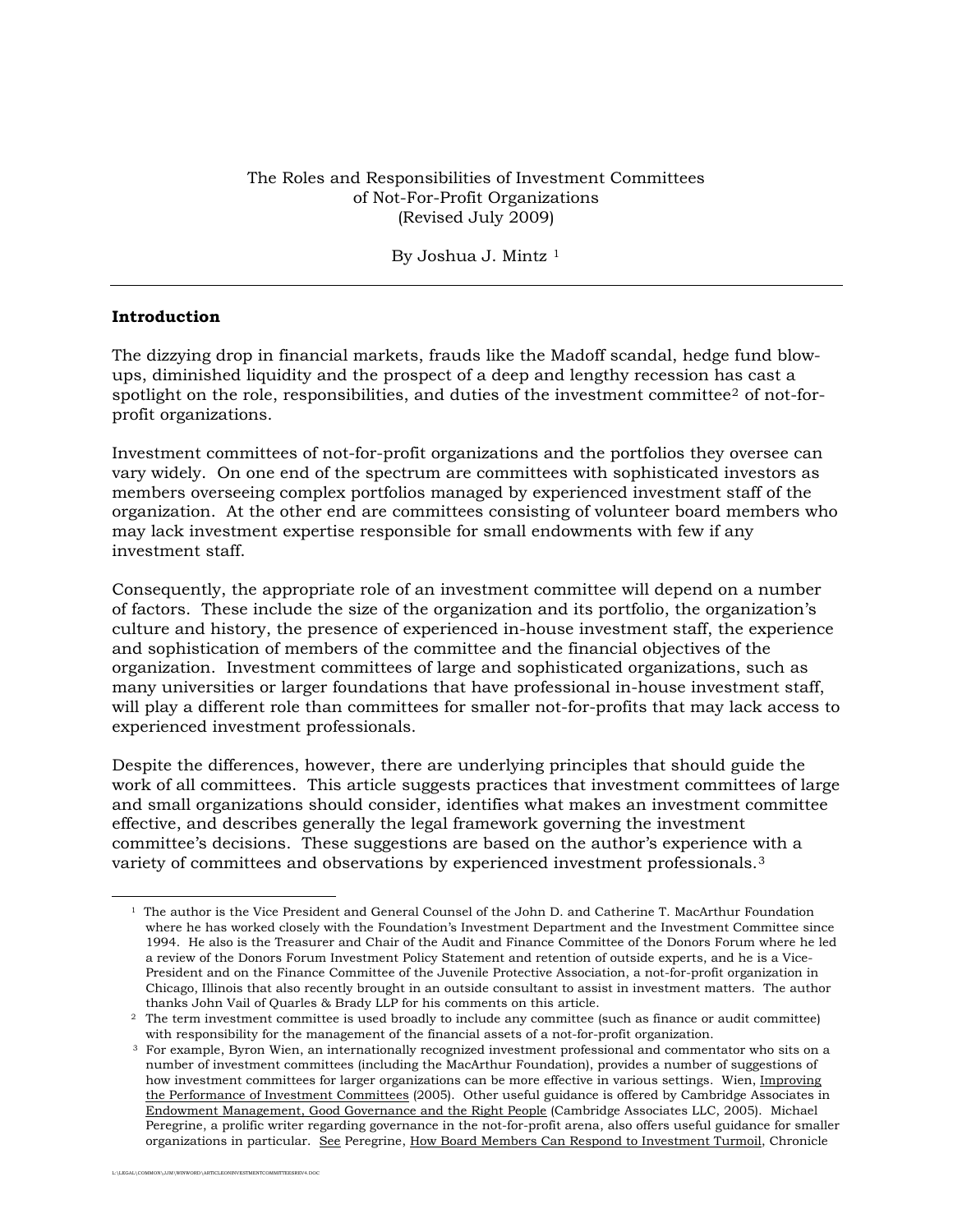Although the suggested practices, if followed, would benefit most not-for-profits, each organization should consider these recommendations in light of their own circumstances and use those most relevant. Like many aspects of not-for-profit governance, one size may not fit all.

# **Suggested Practices**

l

# **The Role and Authority of the Investment Committee Should Be Clearly Articulated and Understood by the Committee and the Board**

The role and authority of the investment committee should be clearly spelled out in a committee charter or an investment policy statement approved by the board of directors. These governance documents should be periodically reviewed.

The investment policy statement should describe the purposes of the portfolio and how it relates to the spending needs of the organization. The investment policy statement should also specify risk parameters, set asset allocation ranges and rebalancing rules, provide for management selection and termination, and related matters. See, generally, The Practical Guide to Managing NonProfit Assets, Schneider, DiMeo and Benoit (2005).

# **The Committee Should Understand the Processes Used by the Organization for Retention and Termination of Investment Managers and Consultants**

In cases where in-house investment staff is selecting outside managers, the committee should be comfortable with the processes used by staff for due diligence, analysis of risks, assessment of the transparency of the managers, reporting, and ongoing monitoring. If an investment fails because of fraud, malfeasance or inadequate due diligence, the committee should insist on a review describing the lessons learned and implementation of the steps to prevent a repetition of the problem.

In smaller organizations without in-house investment staff, a committee must assess whether it has the competency to perform the necessary due diligence to select investment managers and to make the often difficult decision to terminate managers when warranted. Committees lacking the time or expertise to select managers or funds or make the decision to terminate managers should consider using passive index funds based on an agreed upon asset allocation.

Committees of smaller organizations should also weigh the benefits of using an outside consultant to help manage the portfolio. If a committee uses an outside consultant to select managers, the committee should understand clearly the consultant's processes for due diligence and risk analysis. An honest appraisal of a committee's competency and insisting that a consultant spell out how it approaches manager selection can help avoid the types of surprises illustrated by the Madoff scandal and other fiascos.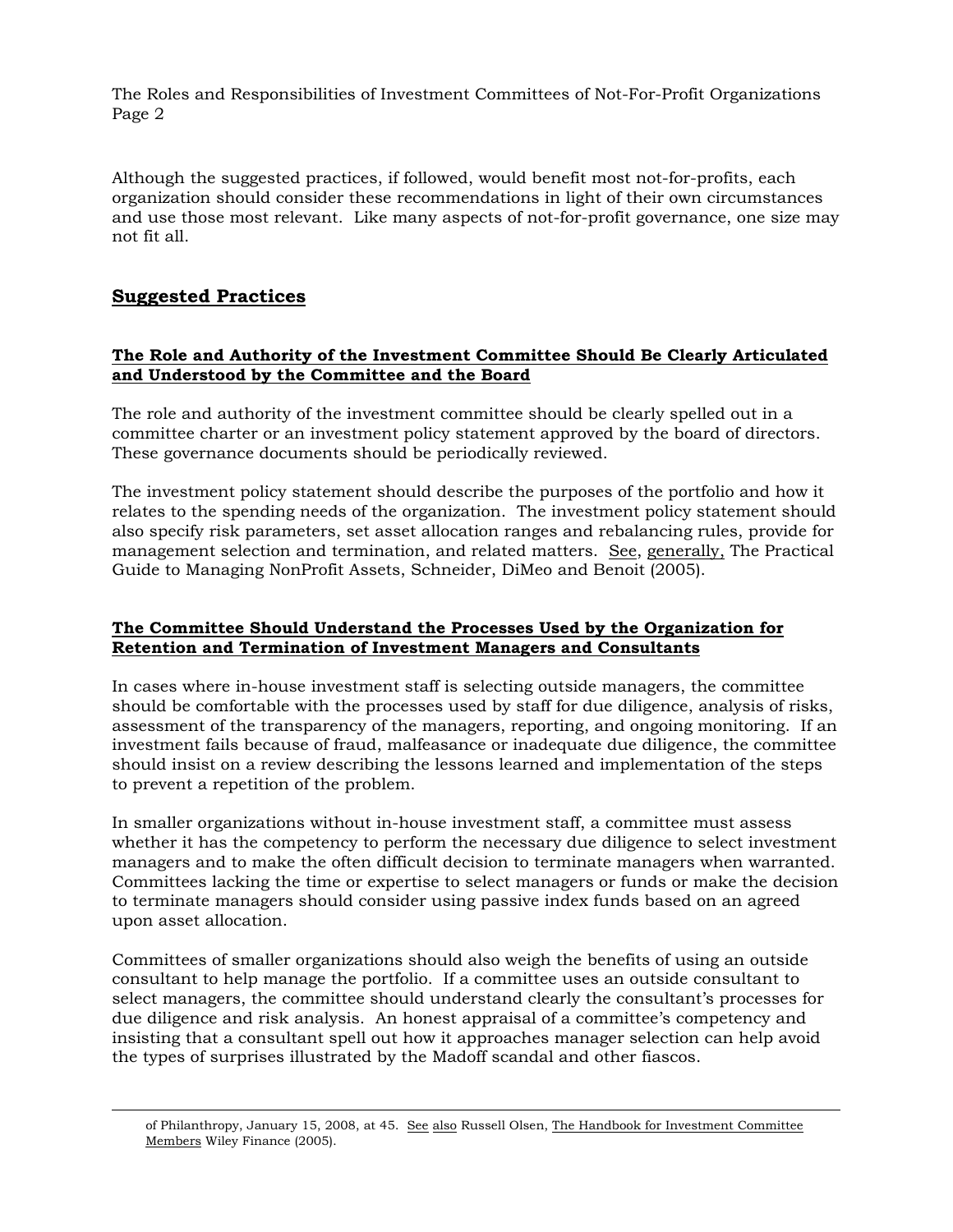## **Committees Must Ask the Tough Questions**

Committees should not shy away from asking tough questions of the organization's management or consultants or be fearful of asking questions that others may think are self-evident or "dumb". An atmosphere must be engendered that encourages questions. Given the responsibility of the committee, there should no such thing as a dumb question. Assumptions that others know the answer or that the consultant has asked the right types of questions have led to some serious losses that possibly could have been avoided. Committees also benefit from members who ask provocative questions in a professional manner and force management, consultants, or the committee itself to look hard at underlying assumptions.

# **A Committee Should Consider Including Outside Professionals on the Committee if Board Members Lack Expertise, Experience, or the Time to Spend on the Portfolio**

If an organization believes it does not have sufficient members on their board with the experience and sophistication to oversee investment matters, it should seriously consider including outside professionals on the committee who have the requisite expertise if permitted by state law. Under Illinois law, for example, a majority of members of an investment committee must be directors of the organization. The inclusion of experienced outside members does not, however, excuse other members of the committee from responsibility to stay informed and provide oversight. Outside members of a committee should have the same duties as board members and ordinarily all committee members should be treated the same with respect to voting rights and duties. Whether to pay outside members of the investment committee should be carefully considered in light of the resources of the organization, the need to attract outside members and the underlying history and culture of the organization.

# **A Committee's Work Must Be Covered By the Organization's Conflict of Interest Policy And Other Policies Addressing Ethics and Confidentiality**

There remains little debate that every not-for-profit organization must have in place a conflict of interest policy. This policy should also address investment matters. A conflict of interest policy should for example address whether the organization can invest with firms with which an investment committee member or board member are affiliated. Some organizations permit this if certain rules are followed (See interview with David Swanson, Wall Street Journal, January 13, 2009) while others do not. What is important is that the policy be clear and that there be procedures followed that protect the organization's interests.

In addition, an organization should have policies on ethics and confidentiality that apply to the work of the committee. An ethics policy or code of conduct will provide guidance to a committee regarding the types of behaviors that are encouraged, discouraged, or prohibited. Some types of behavior should be flatly prohibited (e.g., front running on inside information). Other types of behavior can be more subtle, but potentially disruptive. For example, there should be a clear understanding of the role of committee members in suggesting managers to retain or in implementing strategy. Some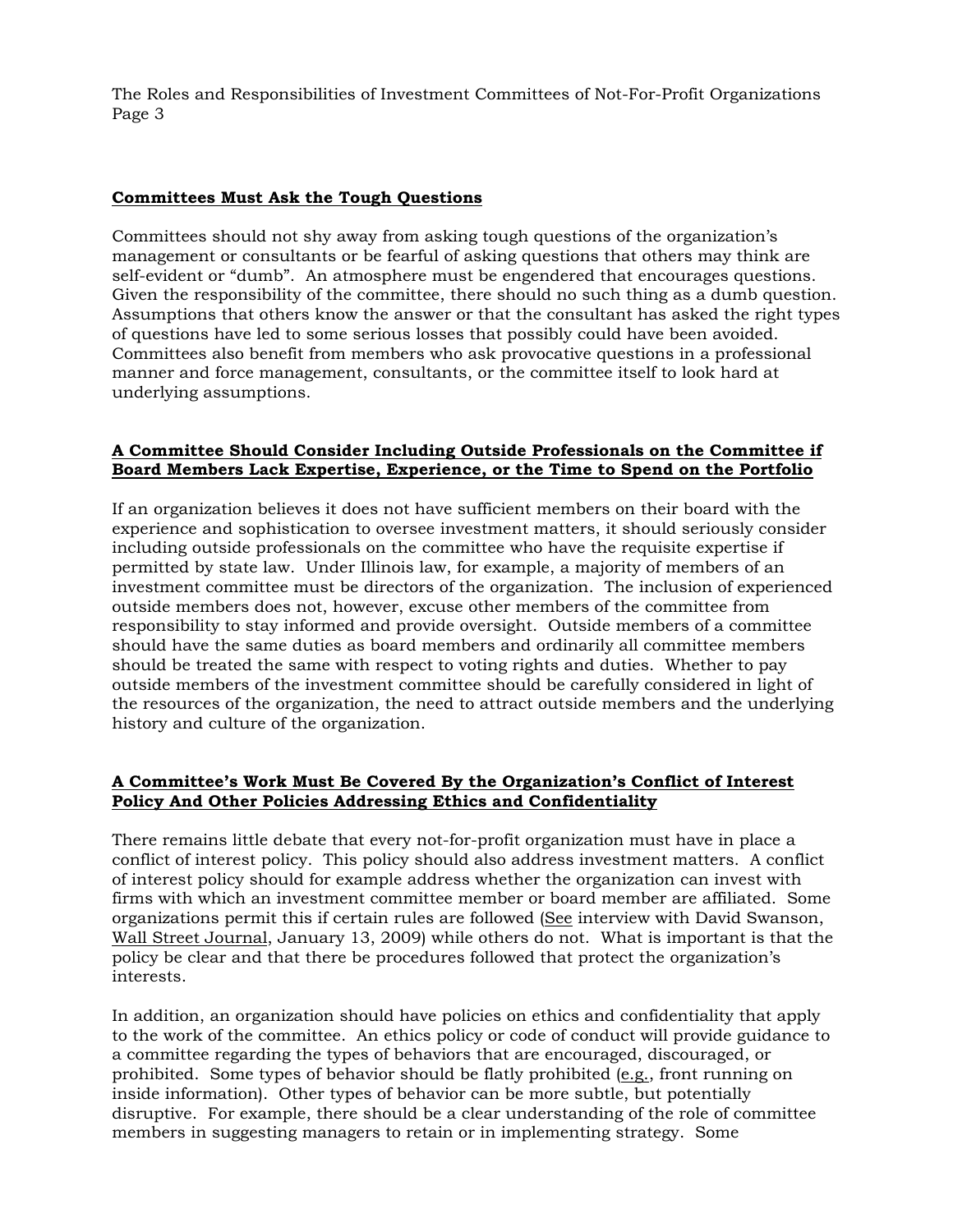organizations may benefit from the contacts that committee members have, particularly if the organization's resources are limited. In circumstances where experienced staff is given the responsibility to pick investment managers, however, committee members who push specific managers may be overly intrusive and put management in an awkward if not untenable position. The nature of the relationship between the committee and staff will impact whether suggestions are welcome, but an organization is well served to be sure there is a clear understanding of the acceptable conduct by committee members.

Similarly, there should be a policy on confidentiality so committee members have a clear understanding of what information is considered confidential and what may be shared with other organizations.

# **The Size of the Committee Should Be Limited to a Number that Provides Diversity of Views without Risking Paralysis**

A committee should have sufficient number of members to ensure meaningful discussion and debate while allowing a consensus to be formed. Some universities burdened by committees in excess of fifteen have formed smaller executive committees to carry on business. While there is no perfect number, any committee that reaches double figures is probably too large. See Cambridge Associates LLC, Endowment Management, Good Governance and the Right People (six is about right and more than eight generally problematic).

## **Rotation of Committee Members Helps Ensure Fresh Perspectives**

A committee should consider term limits especially with respect to any outside members. This helps ensure the committee obtains the benefit of different views and fresh perspectives. Mandated rotation always creates the potential problem of losing valuable committee members, but the committee can address the potential loss of expertise through the selection of new members. A committee also can retain flexibility to assure the continuation of persons that, in rare circumstances, may be considered invaluable such as by bringing them back on the committee after a year or two.

# **A Committee Should Consider Use of an Outside Consultant to Manage the Portfolio Where Appropriate**

A committee and board should periodically assess the adequacy and time availability of the committee and evaluate whether outside assistance should be retained in the management of the portfolio. For smaller organizations without experienced in-house staff, the events of the last year suggest that a committee needs to give serious thought to using consultants to assist in the management of the portfolio. Retaining a consultant increases costs, but there can be benefits: Better oversight and reporting, comfort that fiduciary obligations will be fulfilled and the comfort that allows directors and committee members to "sleep at night. Committee members, even if sophisticated in their own right, usually have other jobs and seldom can devote the time necessary to oversee the portfolio appropriately, make necessary changes and evaluate existing managers. There are a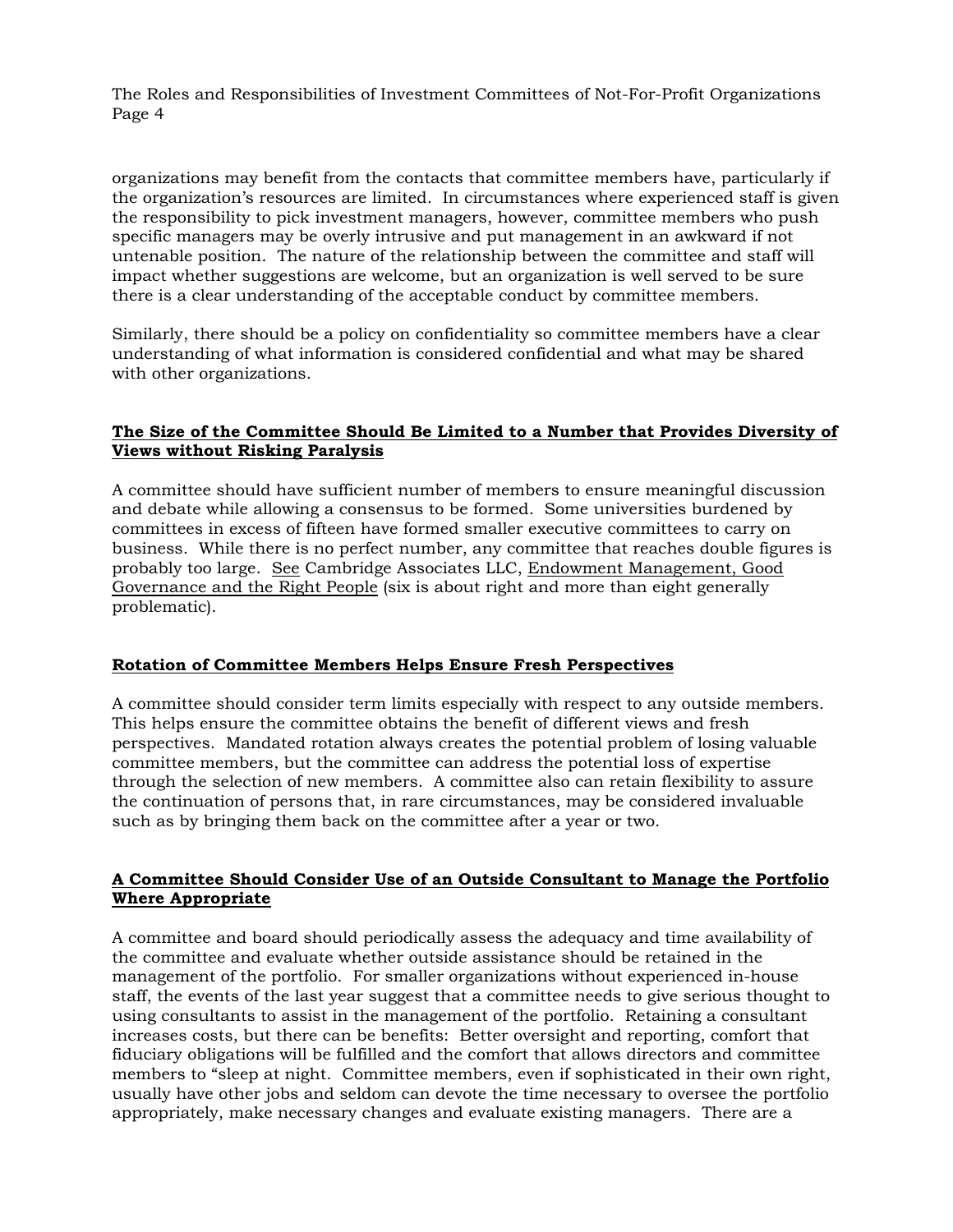number of competent firms using different approaches who can assist not-for-profits.[4](#page-4-0) The committee, however, retains the ultimate responsibility for the portfolio.

# **A Committee Should Insist on Understandable Reporting from Management and Consultants; In Turn Committee Members Must do Their Homework and Review Reports and Materials**

Reports to investment committees can rely on jargon and assumptions of knowledge and expertise by the audience that may not be present. Committees should insist on transparency in the investments made by the organization and require understandable reporting on the performance and risk of the portfolio. Committee members not versed in the jargon of investments must insist on explanations that they understand. Having experts on the committee helps, but all committee members have a fiduciary duty and must take the time to understand what is being presented. Committees have an obligation to carefully review the reports presented. The committee should provide feedback to management or consultants if the committee finds the reporting inadequate.

Committees should also require presentations of how the portfolio might perform under different market or economic scenarios. The current economic crisis demonstrates again the wisdom of careful planning and consideration of impact when almost all asset classes plummet at the same time. The assumptions underlying the investment strategy should be periodically tested to ensure consensus of the committee.

## **The Board Should Receive Periodic Reports from the Committee**

A board may delegate responsibility to an investment committee, but it should receive periodic reports from the committee on performance, risk, and other matters. A board should understand the overall strategy being followed, the objectives and the potential risks. A board's interest in the oversight of the investment portfolio goes beyond any potential liability concerns. An organization can suffer serious damage to its reputation or even endanger its existence if it loses substantial money because of inadequate due diligence, poor investment choices or failure to monitor adequately its portfolio, even when the organization is duped or defrauded. The unfortunate charities that invested large sums with Bernie Madoff and had to shut down when their investments were lost in their entirety is the latest vivid example of the consequences of poor investment choices. It is worth a board's time therefore to be comfortable that the investment committee is keeping a careful eye on the portfolio.

## **An Effective Chair is Important to a Well-Functioning Committee**

<span id="page-4-0"></span> $\overline{\phantom{a}}$ 

A good committee chair can be worth his/her weight in gold (in a manner of speaking). The chair should facilitate discussion but ensure that members may disagree with each other and staff in a professional and courteous fashion. As stated by Byron Wien, "A committee chairperson is critical. That person does not need to be an investment

<sup>4</sup> The Donors Forum recently determined to use an outside consultant to assist in the management of its portfolio and initiated a procedure to obtain bids from a number of qualified organizations. Interested parties may contact the author for additional information regarding the bid process.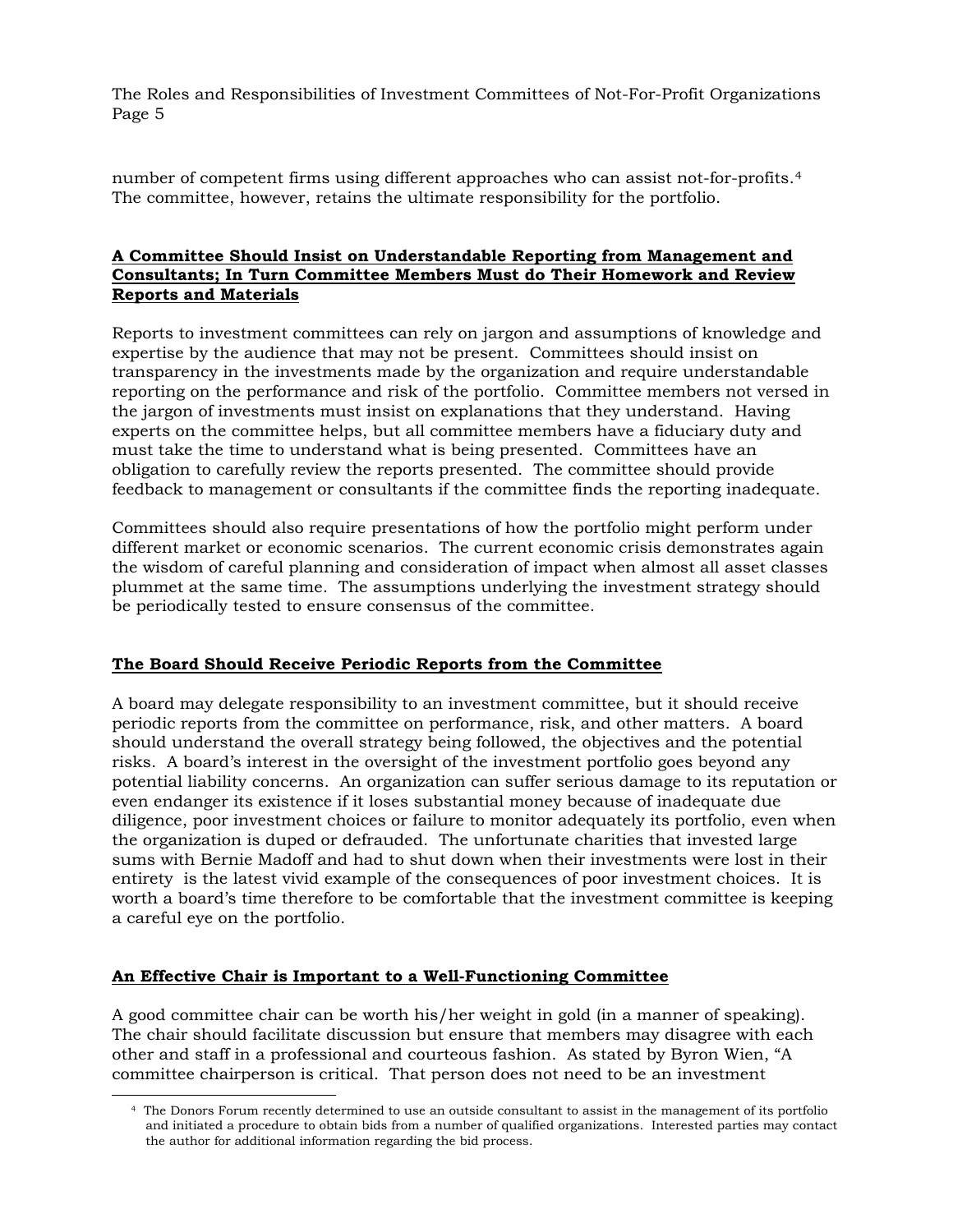professional, but he or she should be someone who knows when the talk should cease and the decision should be made." Wien infra at 4. An effective chair can also set the right atmosphere to encourage the types of questions necessary for prudent oversight.

#### **The Characteristics of Effective Committees**

For larger organizations with experienced investment staff, the most effective investment committees play an oversight role focusing on setting objectives and policy (including the long-term policy portfolio), evaluating results, and providing advice and reaction to strategic options, tactical shifting, or choices proffered by investment staff. (See generally Endowment Management, Cambridge Associates (2005) where the characteristics of a successful investment committee are described.)

Charles Ellis, an experienced investor, author, and one time chair of the Yale Investment Committee, suggests that best practices for an investment committee include delegating substantial authority to a chief investment officer who has a strong role and is authorized to implement policy.

Long-term policy formation is the role and responsibility of investment committees. What's the right asset mix, what's the spending rule going to be? It's not manager selection. … It's awfully easy to slip into a short-term focus, while maintaining a long-term focus can be hard. But, what committees can do wonderfully, wonderfully well is policy formation and thinking through which policies would be wise and why they would be wise. (See Charles Ellis, Effective Endowment Management, CAIS/NYSAIS Business Affairs Conference, May 4-6, 2005.)

Effective committees have a blend of expertise and perspective and encourage debate and discussion on key issues.

Conversely, in the case of portfolios managed by in-house staff, less successful committees involve themselves in more day to day management and the selection and termination of managers. Committees should respect the role of staff in making final judgments on certain decisions, but not abdicate their responsibility to probe and question. Of course, the difference between being directive and suggestive can be a matter of perception and both the committee and staff need a common understanding of when the committee should be directive or merely suggestive.

For smaller organizations without the benefit of experienced investment staff where the investment committee must play a more active role, more effective committees do their homework, periodically assess the strategy and policy, and evaluate candidly whether the committee has the resources, expertise and talent to perform the necessary tasks. Effective committees of smaller organizations also encourage active participation by all committee members and ensure that the committee has the necessary expertise to provide competent guidance either through the composition of the committee or the hiring of investment consultants in accordance with a careful process.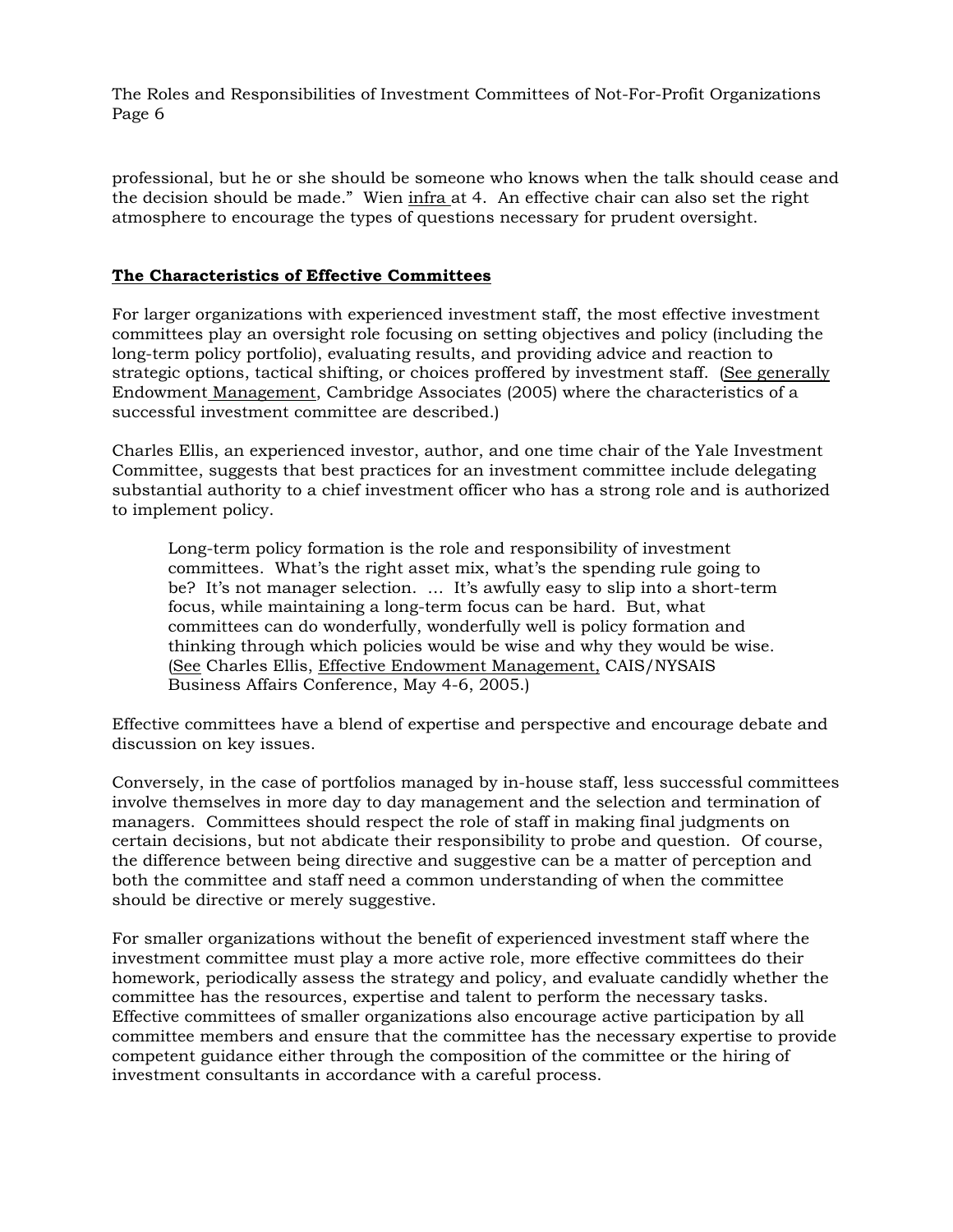## **The Committee Must Understand the Legal Framework Under Which It is Operating**

The committee should understand its fiduciary duties and, in general, the legal framework governing the organization's investment activities. A committee should periodically consult legal counsel to ensure it is operating within applicable law and should discuss with counsel any unusual investments before the investment is made.

Generally, the duties of investment committee members will be similar to the duties that directors owe to not-for-profit corporations: The duty of care; the duty of loyalty; and the duty of obedience. Stated simply, the duty of care requires that directors inform themselves, prior to making a business decision, of all material information reasonably available to them and to act with care in the discharge of their duties. The duty of loyalty requires directors to act in good faith and in the best interests of the corporation and the duty of obedience requires a director to avoid committing acts beyond the scope of the powers of a corporation as defined by its charter or laws of the state.

With respect to the oversight of investments, directors or investment committee members will generally be governed by state law and, in the case of private foundations, by the various sections of the Internal Revenue Code. As of July 2009, forty two states have now adopted the Uniform Prudent Management of Funds Act ("UPMIFA"), a successor to the Uniform Management of Institutional Funds Act ("UMIFA"), and seven others have introduced UPMIFA for consideration. UPMIFA eliminates the historic value rule of UMIFA which prevented organizations from spending from their endowments if the value of the endowment was below its historic value without obtaining permission from the donors providing endowment funds. This restriction significantly hampered charitable organizations in light of the severe losses in many endowments over the latter part of 2009 and beginning part of 2009.

 UPMIFA also revises the prudence standard that applies to management and investment of charitable funds under UMIFA by merging the laws applicable to private trusts and business corporations. It provides that each person responsible for managing and investing assets of a charitable institution shall manage and invest such assets in good faith and with the care an ordinarily prudent person in a like position would exercise under similar circumstances. This standard is consistent with the business judgment rule under corporate law, as applied to charitable institutions. UPMIFA sets forth a number of factors that managers should consider in acting pursuant to the prudence standard:

- (a) General economic conditions;
- (b) The possible effect of inflation or deflation;
- (c) The expected tax consequences, if any, of investment decisions or strategies;
- (d) The role that each investment or course of action plays within the overall investment portfolio of the institution;
- (e) The expected total return from income and the appreciation of investments;
- (f) Other resources of the institution;